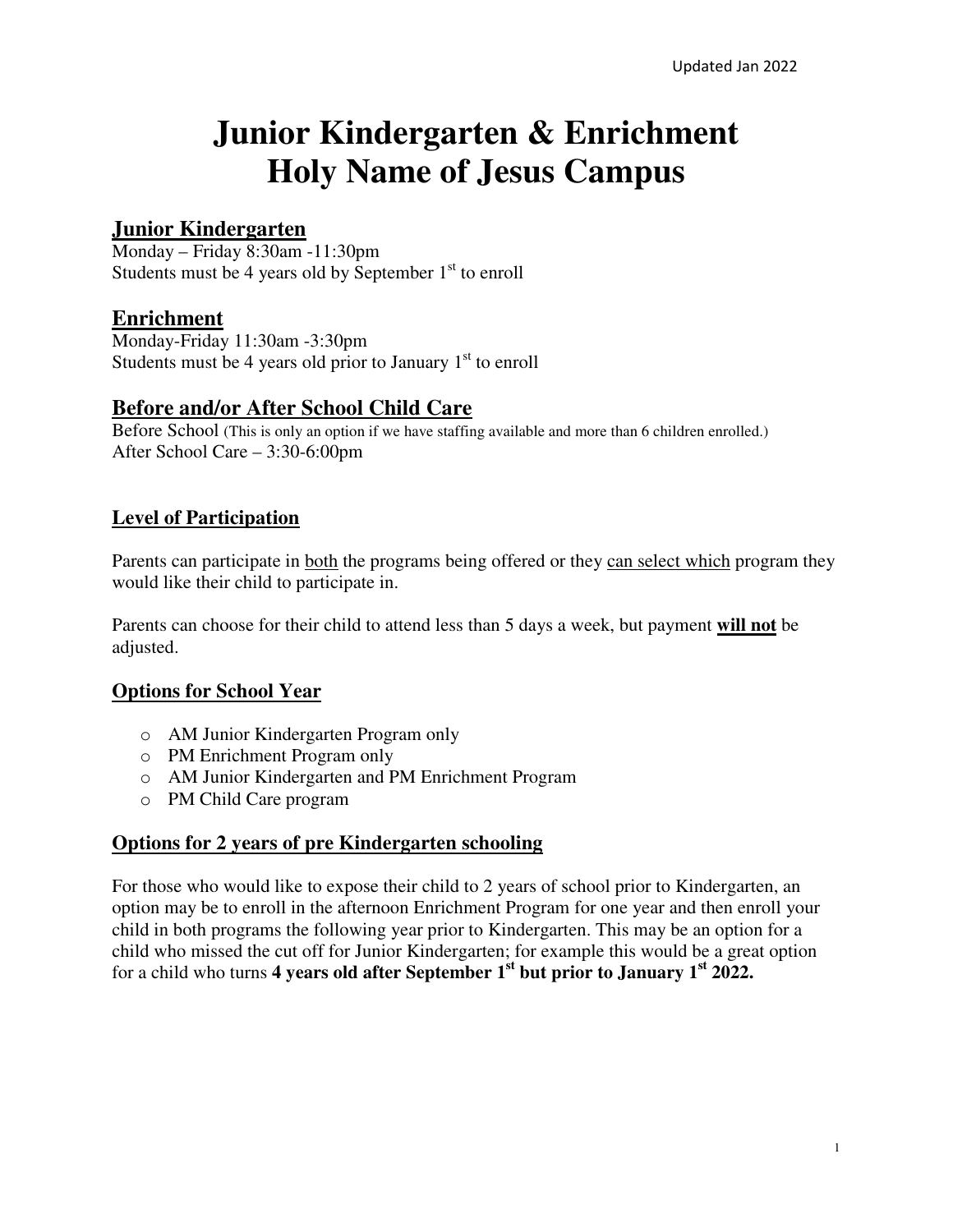# **Junior Kindergarten Program**

*Instructors: Jill Thorson, Patty Thyen Paraprofessional: Amy Dagel* 

- o Age Requirement: Children attending this program must be 4 years old by **September 1st**
- $\circ$  Scheduled Classes: Morning class  $\frac{1}{2}$  day; five days a week in session
- o Snack Served
- o Class Time: 8:30am-11:30am dismissal (students may start arriving at 7:50 am)
- o Current Cost \$190.00 per month (2022-2023 rates will be published by May 1)

# **Afternoon Enrichment Program**

*Instructor: Emily Roby and Amy Dagel Paraprofessional:* 

- o Age Requirement: Children attending this program must be **4 years old prior to January 1st .**
- o Scheduled Classes: Afternoon class ½ day; five days a week in session
- o Required to bring a sack lunch
- o Snack Served
- o Class Time: 11:30 am-3:30 pm dismissal
- o Current Cost \$170.00 per month (2022-2023 rates will be published by May 1)
- o The Enrichment Curriculum is developed in accordance with the South Dakota Early Learning Guidelines and the South Dakota State Standards focused on the following areas STEM: (Science, Technology, Engineering, Math), Social Studies, Health and Physical Development and Creative Arts.

Developmental Requirements

- Potty Trained
- Must be able to listen and follow directions

We reserve the right to call a meeting with the principal, instructors and parents if we feel your child isn't ready for this program or a full day with both programs. This meeting is designed to go over all of your options moving forward to best suite the safety and educational needs of your child.

## **Child Care Program**

- o Opens 3:30 pm-6:00 pm
- o Cost \$3.00 per hour
- o South Dakota Licensed Child Care Program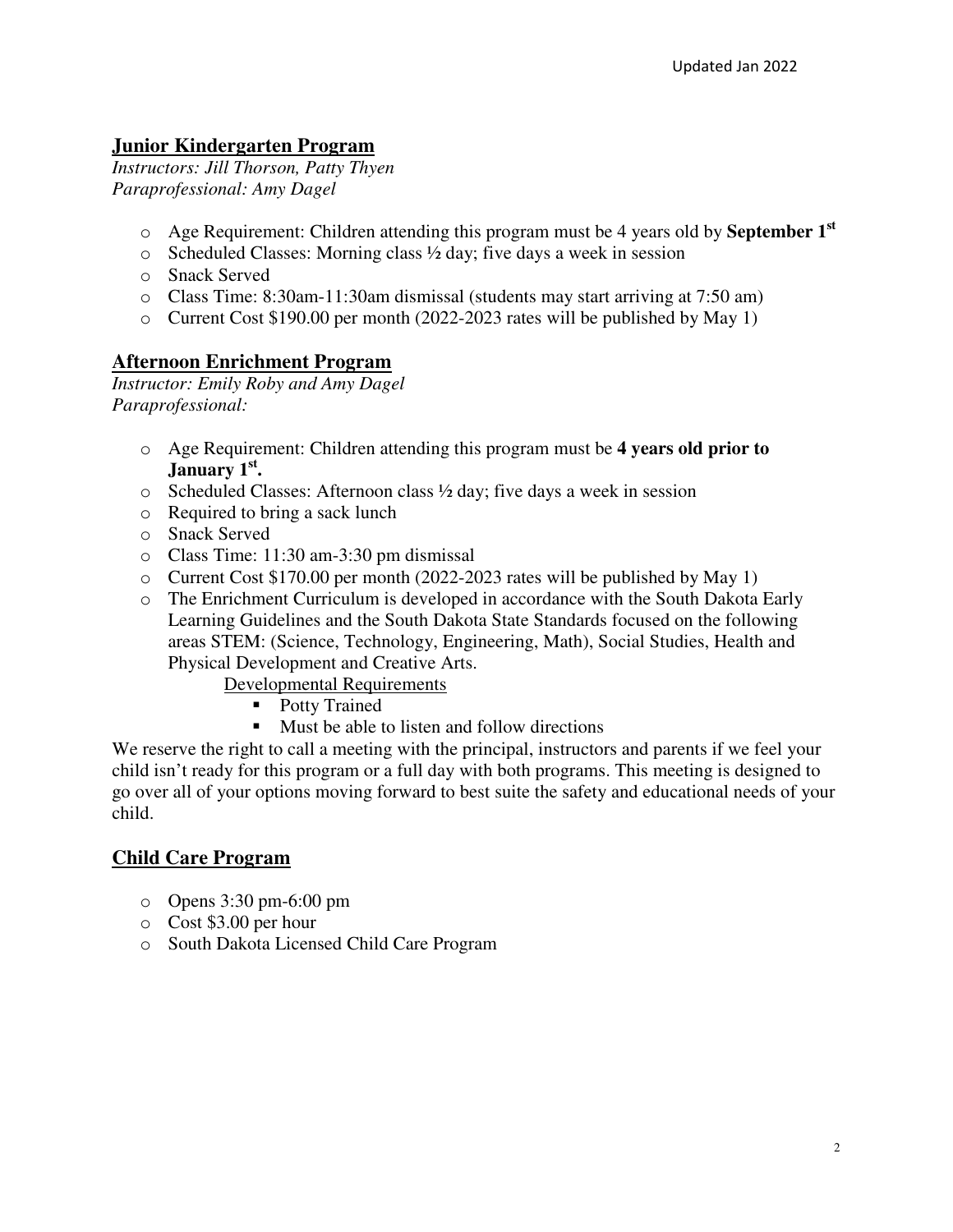# **Junior Kindergarten Morning Program Curriculum:**

#### **Social/Emotional Development and Approaches to Learning**

- o Standard 1: Self Concept and Self Confidence
- o Standard 2: Regulating Emotions
- o Standard 3: Respect and Appreciation of Similarities and Differences
- o Standard 4: Pro-Social Behaviors and Cooperation

#### **Language and Literacy**

- o Standard 1: Reading-Children use skills and strategies to get meaning from print
- o Standard 2: Writing-Children use writing and drawing as a means of communication
- o Standard 3: Listening and Phonological Awareness
- o Standard 4: Speaking and Communicating; Oral Language Development
- o Standard 5: Learning New Languages

#### **Math**

- o Standard 1: Number Sense and Operations
- o Standard 2: Shapes/Geometry
- o Standard 3: Measurement
- o Standard 4: Making Sense of Data
- o Standard 5: Patterns/Algebra

# **Sample Junior Kindergarten Daily Schedule**

| $8:15$ am- $8:30$ am   | Students can start to arrive. Students can choose an activity to<br>work on as the other students arrive for the day. The teachers will<br>move around the room to facilitate play, assist in problem solving<br>and expand learning opportunities.                                                                                                                                                                                                                                              |
|------------------------|--------------------------------------------------------------------------------------------------------------------------------------------------------------------------------------------------------------------------------------------------------------------------------------------------------------------------------------------------------------------------------------------------------------------------------------------------------------------------------------------------|
| 8:30 am-9:00 am        | Large group/Carpet time/Gathering/Prayer/Calendar/<br>Weather/Religion                                                                                                                                                                                                                                                                                                                                                                                                                           |
| 9:00 am-9:30 am        | <b>Academic Block Language Arts/Handwriting.</b> This block will<br>be a combination of large group, small group, and individualized<br>instruction. A developmentally appropriate range of seated and<br>active learning activities will focus on Kindergarten readiness<br>skills.                                                                                                                                                                                                             |
| 9:30 am-9:45 am        | <b>Music</b>                                                                                                                                                                                                                                                                                                                                                                                                                                                                                     |
| $9:45$ am-10:10 am     | <b>Academic Block Social/Emotional Development is a key</b><br>component of children's overall growth. This block of time will be<br>a combination of small group, large group, and individualized<br>instruction. Educational and developmental research, including<br>brain research has shown us that the early years in children's lives<br>are critical to their social/emotional development. These early<br>years form the foundation that will be the basis of all the future<br>growth. |
| $10:10$ am- $10:20$ am | Wash hands/Pray/Snack                                                                                                                                                                                                                                                                                                                                                                                                                                                                            |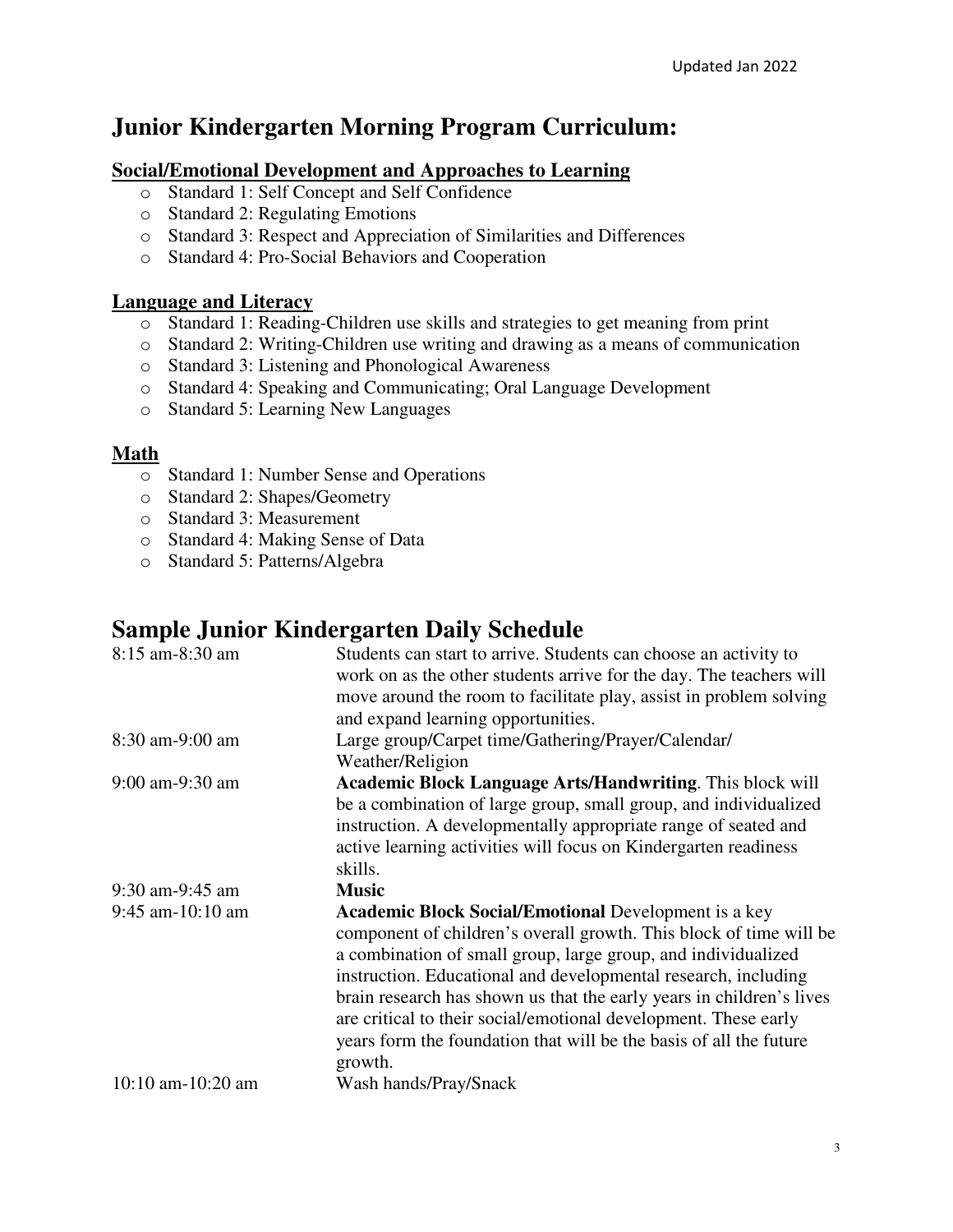| 10:20 am-10:45 am      | <b>Academic Block Math.</b> This block of time will be a combination<br>of small group, large group, and individualized instruction. A<br>developmentally appropriate range of seated and active learning<br>activities will focus on Kindergarten readiness skills. |
|------------------------|----------------------------------------------------------------------------------------------------------------------------------------------------------------------------------------------------------------------------------------------------------------------|
| $10:45$ am- $11:00$ am | <b>Physical Education</b>                                                                                                                                                                                                                                            |
| $11:00$ am- $11:20$ am | <b>Learning Centers</b> open in the second classroom (sensory play,                                                                                                                                                                                                  |
|                        | dramatic play, manipulative, blocks, and art activities)                                                                                                                                                                                                             |
| $11:20$ am             | Pick-up/prayer                                                                                                                                                                                                                                                       |
| $11:25$ am             | Line up/pick-up mail/time to go home                                                                                                                                                                                                                                 |
| $11:30$ am             | Dismissal                                                                                                                                                                                                                                                            |

# **Afternoon Enrichment Program**

Just because the Junior Kindergarten program is over doesn't mean that the children have to stop learning. Immaculate Conception School offers an Enrichment Program that continues to motivate and inspire 4 and 5 year old students in the afternoon.

After students have completed their Junior Kindergarten Program they have the option to enroll in the Enrichment classroom beginning at 11:30 am-3:30 pm.

#### **Science**

- o Science Inquiry
- o Physical Science
- o Life Science
- o Earth and Space Stations
- o Science and Technology
- o Science, Environment, and Society

# **Health and Physical Development**

- o Health and Safety
- o Gross Motor
- o Fine Motor

#### **Creative Arts**

- o Visual Arts
- o Music
- o Creative Movement
- o Dramatic Play

#### **Social Studies**

- o Families/Cultures
- o Community/Civics
- o History/Time
- o Geography/Places/People/Environment
- o Economics